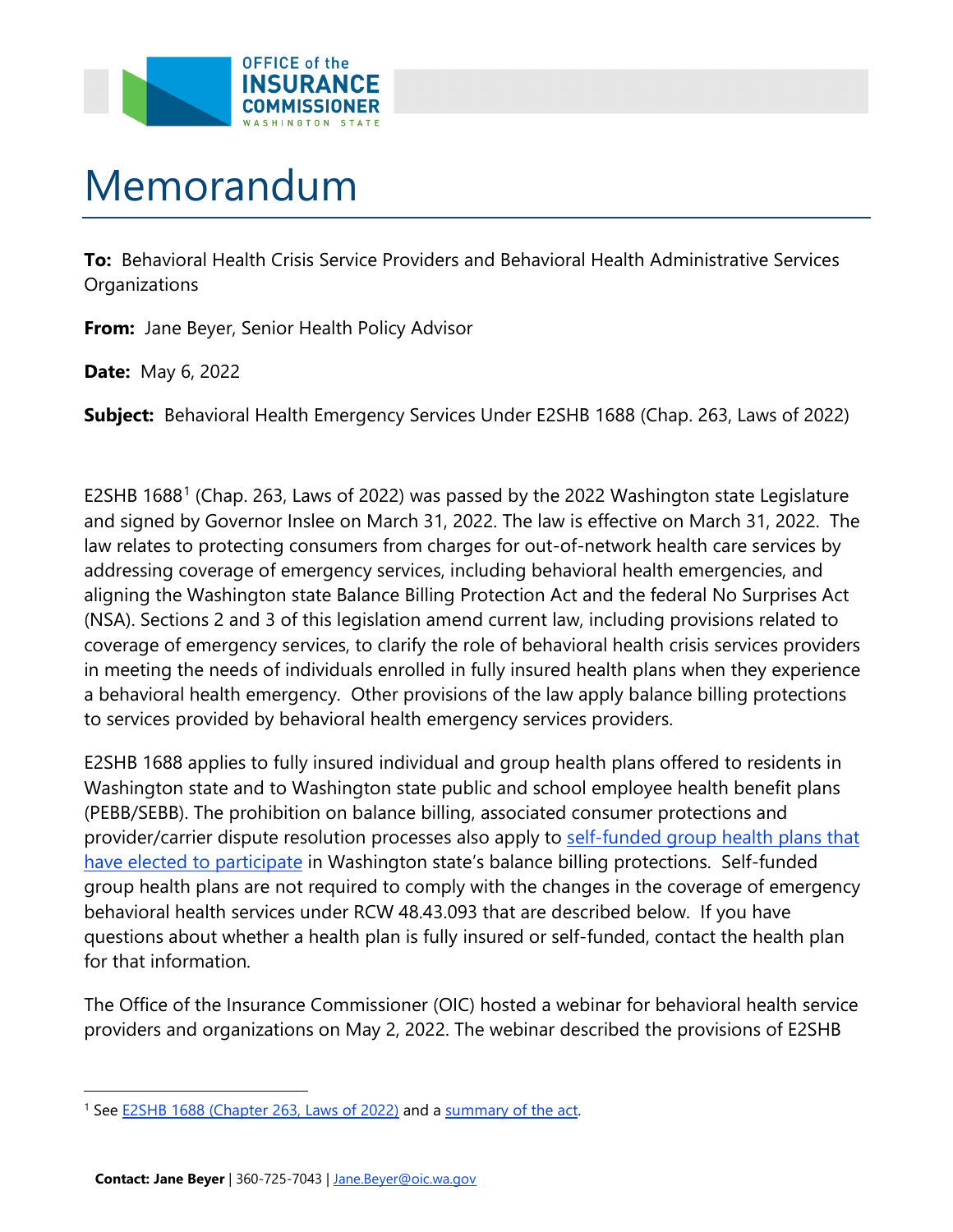1688 and will soon be available for viewing on the OIC website. In addition, OIC will undertake rulemaking in 2022 related to the new law.

## **Coverage of behavioral health emergency services**

RCW 48.43.005 defines an emergency medical condition to include "a medical, mental health or substance use disorder condition manifesting itself by acute symptoms of sufficient severity including, but not limited to, severe pain or emotional distress…", according to a prudent layperson standard, which is consistent with CMS's interpretation of the federal Emergency Medical Treatment and Active Labor Act (EMTALA) law.<sup>[2](#page-1-0)</sup>

Section 2 of the act also amends RCW 48.43.005 to include "behavioral health emergency services providers" as providers of emergency services covered by the act. Under the act, "behavioral health emergency services providers" include:

- A crisis stabilization unit as defined in RCW 71.05.020.
- An evaluation and treatment facility that can provide directly, or by direct arrangement with other public or private agencies, emergency evaluation and treatment, outpatient care, and timely and appropriate inpatient care to persons suffering from a mental disorder, and which is licensed or certified as such by the Department of Health.
- An agency certified by the Department of Health under chapter 71.24 RCW to provide outpatient crisis services.
- A triage facility as defined in RCW 71.05.020.
- An agency certified by the Department of Health under chapter 71.24 RCW to provide medically managed or medically monitored withdrawal management services.
- A mobile rapid response crisis team as defined in RCW 71.24.025 that is contracted with a behavioral health administrative services organization operating under RCW 71.24.045 to provide crisis response services in the behavioral health administrative services organization's service area.<sup>[3](#page-1-1)</sup>

 just as the full range of medical/surgical emergency care is covered in ambulances, hospital The impact of this language is to incorporate these essential, behavioral health-specific providers and services as part of the full range of behavioral health emergency and crisis care, emergency rooms and urgent care centers.

Given the act's definition of "emergency medical condition" under the "prudent layperson standard,"<sup>[4](#page-1-2)</sup> a health plan enrollee may seek and obtain any type of emergency or urgent care

<span id="page-1-0"></span> $2$  See 86 Fed. Reg. at p. 36879 (July 13, 2021)

<span id="page-1-1"></span><sup>&</sup>lt;sup>3</sup> See Sec. 2(48) for additional detail regarding these settings.

<span id="page-1-2"></span> itself by acute symptoms of sufficient severity including, but not limited to, severe pain or emotional distress, such <sup>4</sup> "'Emergency medical condition' means a medical, mental health, or substance use disorder condition manifesting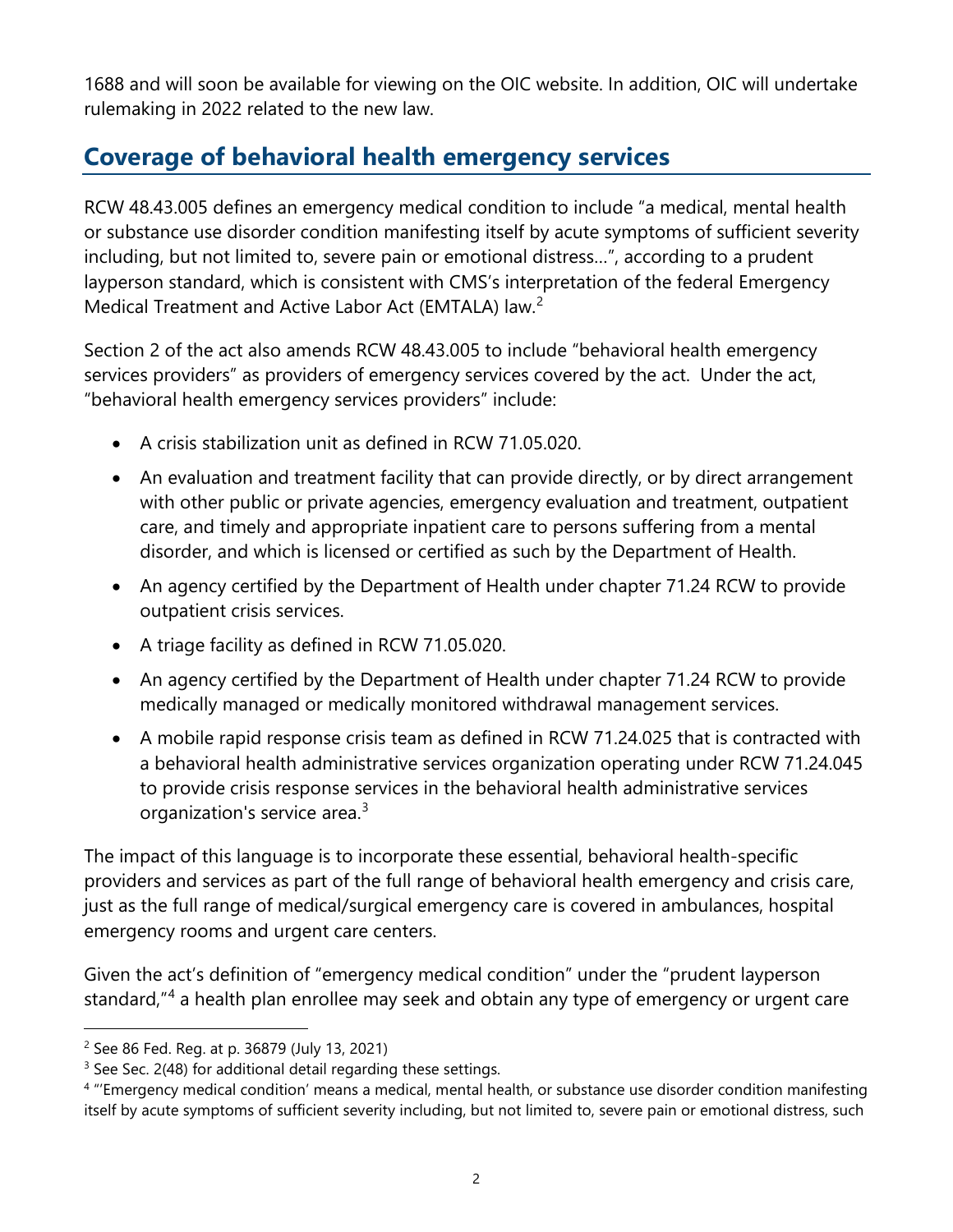for a medical/surgical condition at a hospital emergency room, via ambulance (mobile) or urgent care center; or for a behavioral health condition, at the facilities listed above and from mobile rapid response crisis teams.

Under the act, health plans must cover "emergency services" provided to a consumer in an outof-network (nonparticipating) hospital emergency department or by a behavioral health emergency services provider.<sup>[5](#page-2-0)</sup> The health insurer cannot require prior authorization for the emergency services.

Emergency services include the following services provided by a behavioral health emergency services provider:

- Screening: A screening examination that is within the capability of a behavioral health emergency services provider including ancillary services routinely available to the behavioral health emergency services provider to evaluate that emergency medical condition.
- Stabilization: Examination and treatment, to the extent they are within the capabilities of the staff and facilities available at the behavioral health emergency services provider to stabilize the patient. Stabilize, with respect to an emergency medical condition, has the meaning given in §1867(e)(3) of the social security act (42 U.S.C. Sec. 1395dd(e)(3)).
- Post-stabilization care: Covered behavioral health services provided by staff or facilities of a behavioral health emergency services provider after the enrollee is stabilized and as part of outpatient observation or an inpatient or outpatient stay with respect to the visit during which screening and stabilization services have been furnished. Post-stabilization services relate to mental health or substance use disorder treatment necessary in the short term to avoid placing the health of the individual, or with respect to a pregnant woman, the health of the woman or her unborn child, in serious jeopardy, serious impairment to bodily functions, or serious dysfunction of any bodily organ or part.

## **Consumer balance billing protections for behavioral health emergency services**

Balance billing occurs when an out-of-network provider bills a consumer for the difference between what a health plan agrees to pay the provider and the full amount charged for a

 the absence of immediate medical, mental health, or substance use disorder treatment attention to result in a that a prudent layperson, who possesses an average knowledge of health and medicine, could reasonably expect condition (a) placing the health of the individual, or with respect to a pregnant woman, the health of the woman or her unborn child, in serious jeopardy, (b) serious impairment to bodily functions, or (c) serious dysfunction of any bodily organ or part." RCW 48.43.005 (15)

<span id="page-2-0"></span><sup>5</sup> See RCW 48.43.093, as amended by section 3 of E2SHB 1688.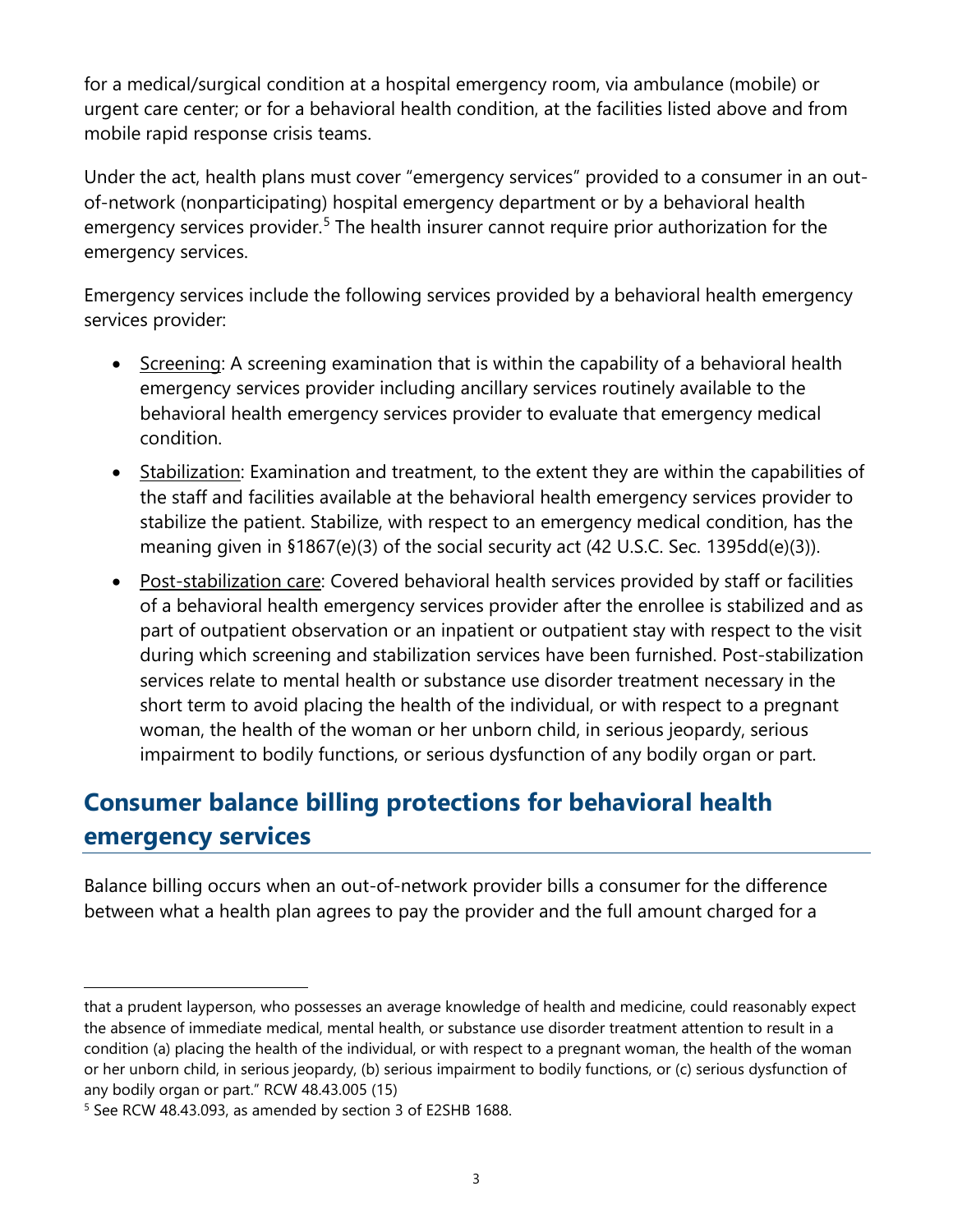service. Under E2SHB 1688, consumers are protected from balance billing for the following services:

- **Emergency services.**
- Nonemergency health care services performed by out-of-network (nonparticipating) providers at certain in-network (participating) facilities (i.e. a hospital or ambulatory surgical facility).
- Air ambulance services. $6$

Because behavioral health emergency services providers are integrated into the definition of emergency services under our state law, these providers cannot balance bill consumers enrolled in fully insured individual and group health plans, Washington state public employee and school employee health benefit plans or self-funded group health plans that have opted into the BBPA and cannot ask these consumers to give up their balance billing protections.

Along with the prohibition on balance billing, consumers have the following protections under the act:

- coinsurance, and deductibles that they would pay if the provider or facility was in-• Consumers are only responsible for paying their share of the cost (like the copayments, network (participating).
- The health plan will pay out-of-network (nonparticipating) providers and facilities directly.
- • The health plan generally must base what the consumer owes the provider or facility (cost-sharing) on what it would pay an in-network provider or facility. It also must count any amount the consumer pays for emergency services or out-of-network services toward their deductible and out-of-pocket limit.<sup>[7](#page-3-1)</sup>

The act requires the health insurer to pay a "commercially reasonable amount" to an out-ofnetwork (nonparticipating) provider for services subject to the balance billing prohibition and sets out the dispute resolution process that an out-of-network behavioral health emergency services provider can use when it does not believe the amount paid by the insurer is reasonable.<sup>[8](#page-3-2)</sup> These provisions apply to behavioral health emergency services providers when the services provided are subject to the balance billing prohibition.

## **Network access**

Emergency services are a category of essential health benefits (EHBs) that must be included in health plans offered to individuals and small group health plans. E2SHB 1688 amends the

<span id="page-3-0"></span><sup>6</sup> See RCW 48.49.020, as amended by section 7 or E2SHB 1688.

<span id="page-3-1"></span><sup>7</sup> See RCW 48.49.030, as amended by section 8 of E2SHB 1688.

<span id="page-3-2"></span><sup>8</sup> See sections 9 and 11 of E2SHB 1688.